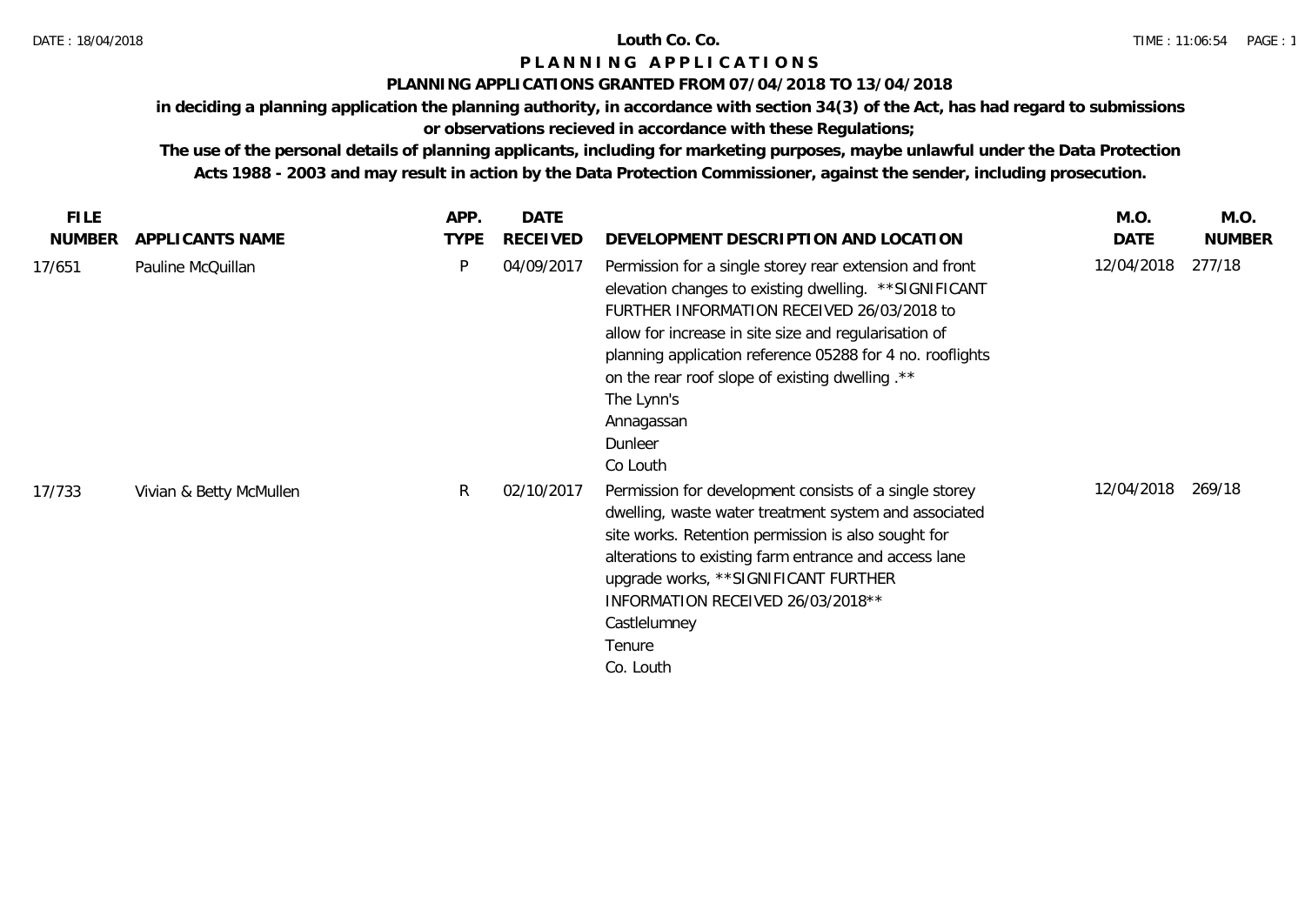### **PLANNING APPLICATIONS GRANTED FROM 07/04/2018 TO 13/04/2018**

**in deciding a planning application the planning authority, in accordance with section 34(3) of the Act, has had regard to submissions or observations recieved in accordance with these Regulations;**

| <b>FILE</b>   |                          | APP.        | DATE            |                                                                                                                                                                                                                                                                                                                                                                                                                                                                                                                                                                                                                 | M.O.       | M.O.          |
|---------------|--------------------------|-------------|-----------------|-----------------------------------------------------------------------------------------------------------------------------------------------------------------------------------------------------------------------------------------------------------------------------------------------------------------------------------------------------------------------------------------------------------------------------------------------------------------------------------------------------------------------------------------------------------------------------------------------------------------|------------|---------------|
| <b>NUMBER</b> | APPLICANTS NAME          | <b>TYPE</b> | <b>RECEIVED</b> | DEVELOPMENT DESCRIPTION AND LOCATION                                                                                                                                                                                                                                                                                                                                                                                                                                                                                                                                                                            | DATE       | <b>NUMBER</b> |
| 17/782        | <b>Barry Henry</b>       | P           | 17/10/2017      | Permission to raise the roof of the existing bungalow to<br>create a new first floor/dormer living accommodation.<br>The proposed works include the following: alterations to<br>the existing elevations and existing ground floor layout;<br>closing off one of the existing vehicular entrances to the<br>site and relocating and widening the second vehicular<br>entrance and all site development works including<br>drainage, landscaping and boundary treatment. *** Sig<br>FI Received on 28/03/18 provides for, inter alia, revised<br>plans***<br>Marine Haven<br>Rock Road<br>Blackrock<br>Co. Louth | 12/04/2018 | 280/18        |
| 17/855        | Joan Van Den Maagdenberg | P           | 17/11/2017      | Permission to decommission/demolish existing septic<br>tank and relocate/install new waste water treatment plant<br>and percolation area, relocation of site boundary, all site<br>works and ancillary works in accordance with the<br>attached plans and information.<br>Thistlewood<br>Rathescar<br>Dunleer<br>Co. Louth                                                                                                                                                                                                                                                                                      | 12/04/2018 | 279/18        |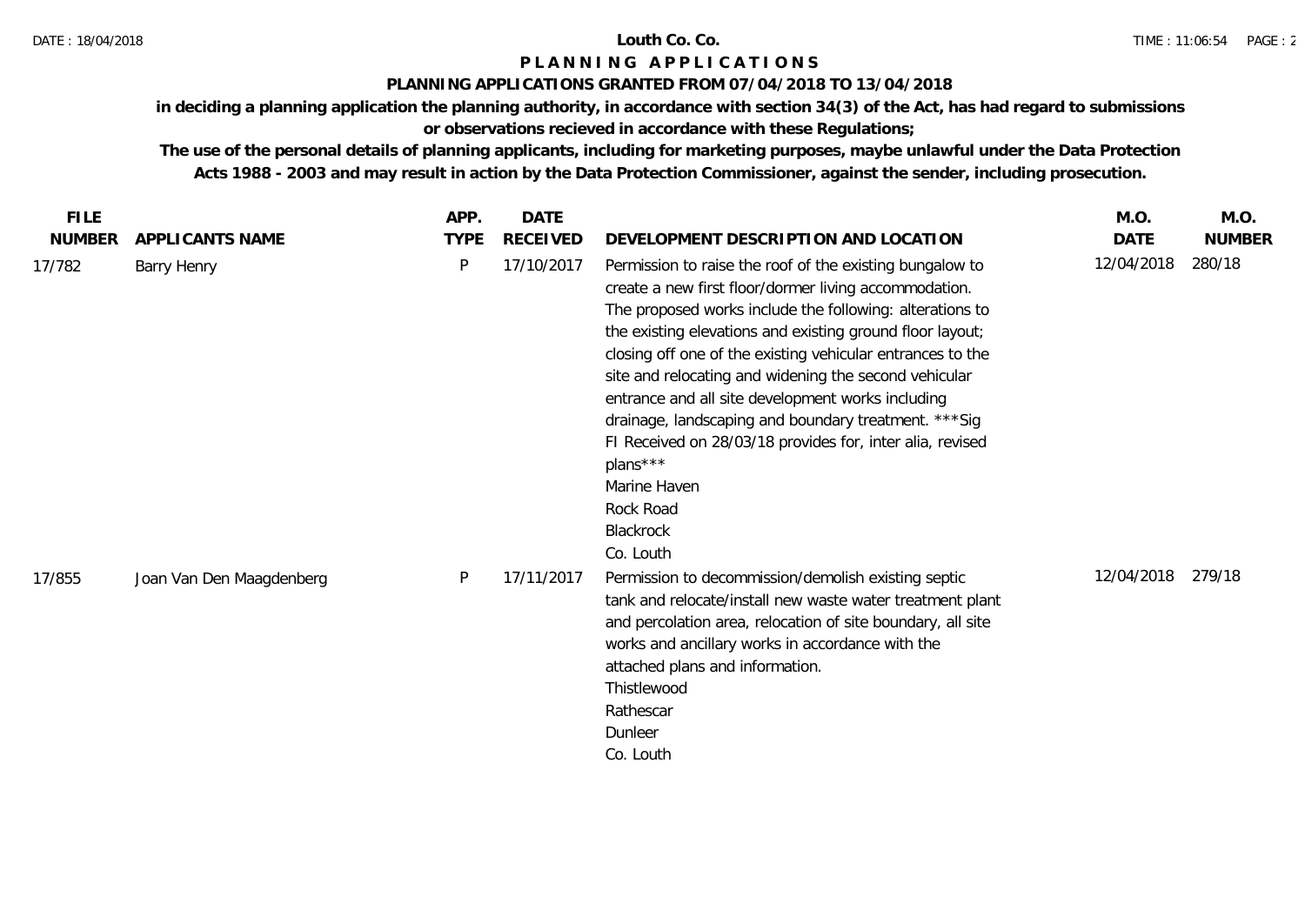### DATE : 18/04/2018 **Louth Co. Co.**

# **P L A N N I N G A P P L I C A T I O N S**

## **PLANNING APPLICATIONS GRANTED FROM 07/04/2018 TO 13/04/2018**

**in deciding a planning application the planning authority, in accordance with section 34(3) of the Act, has had regard to submissions** 

**or observations recieved in accordance with these Regulations;**

| <b>FILE</b>   |                            | APP.        | <b>DATE</b>     |                                                                                                                                                                                                                                                                                                                                                                                                                                                                                                                                                                                                                                                                                                                                                                 | M.O.        | M.O.          |
|---------------|----------------------------|-------------|-----------------|-----------------------------------------------------------------------------------------------------------------------------------------------------------------------------------------------------------------------------------------------------------------------------------------------------------------------------------------------------------------------------------------------------------------------------------------------------------------------------------------------------------------------------------------------------------------------------------------------------------------------------------------------------------------------------------------------------------------------------------------------------------------|-------------|---------------|
| <b>NUMBER</b> | APPLICANTS NAME            | <b>TYPE</b> | <b>RECEIVED</b> | DEVELOPMENT DESCRIPTION AND LOCATION                                                                                                                                                                                                                                                                                                                                                                                                                                                                                                                                                                                                                                                                                                                            | <b>DATE</b> | <b>NUMBER</b> |
| 17/856        | Louisa Van Den Maagdenberg | P           | 17/11/2017      | Permission for construction of a new story and a half<br>style dwelling house, using existing agricultural entrance<br>onto public road. Install new waste water treatment plant<br>and percolation area (demolish existing septic tank &<br>percolation area and relocate to adjoining site under<br>separate planning application) all site works and ancillary<br>works in accordance with the plans and information.<br>** SIGNIFICANT FURTHER INFORMATION RECEIVED<br>22/3/2018 to allow for the retention and completion of<br>domestic garage, realign site entrance to share existing<br>site entrance to adjacent dwelling, minor alterations to<br>dwelling design and all ancillary site works**<br>Thistlewood<br>Rathescar<br>Dunleer<br>Co. Louth | 12/04/2018  | 262/18        |
| 17/955        | Padraig Gollogley          | R           | 20/12/2017      | Development will consist of: RETENTION of an increase<br>in floor area and alterations to an extension previously<br>granted planning permission under ref: 17/70.<br>Conversion of existing attic space to storage space and<br>associated site development works.<br>33 Dublin Street<br>Dundalk<br>Co. Louth                                                                                                                                                                                                                                                                                                                                                                                                                                                 | 12/04/2018  | 268/18        |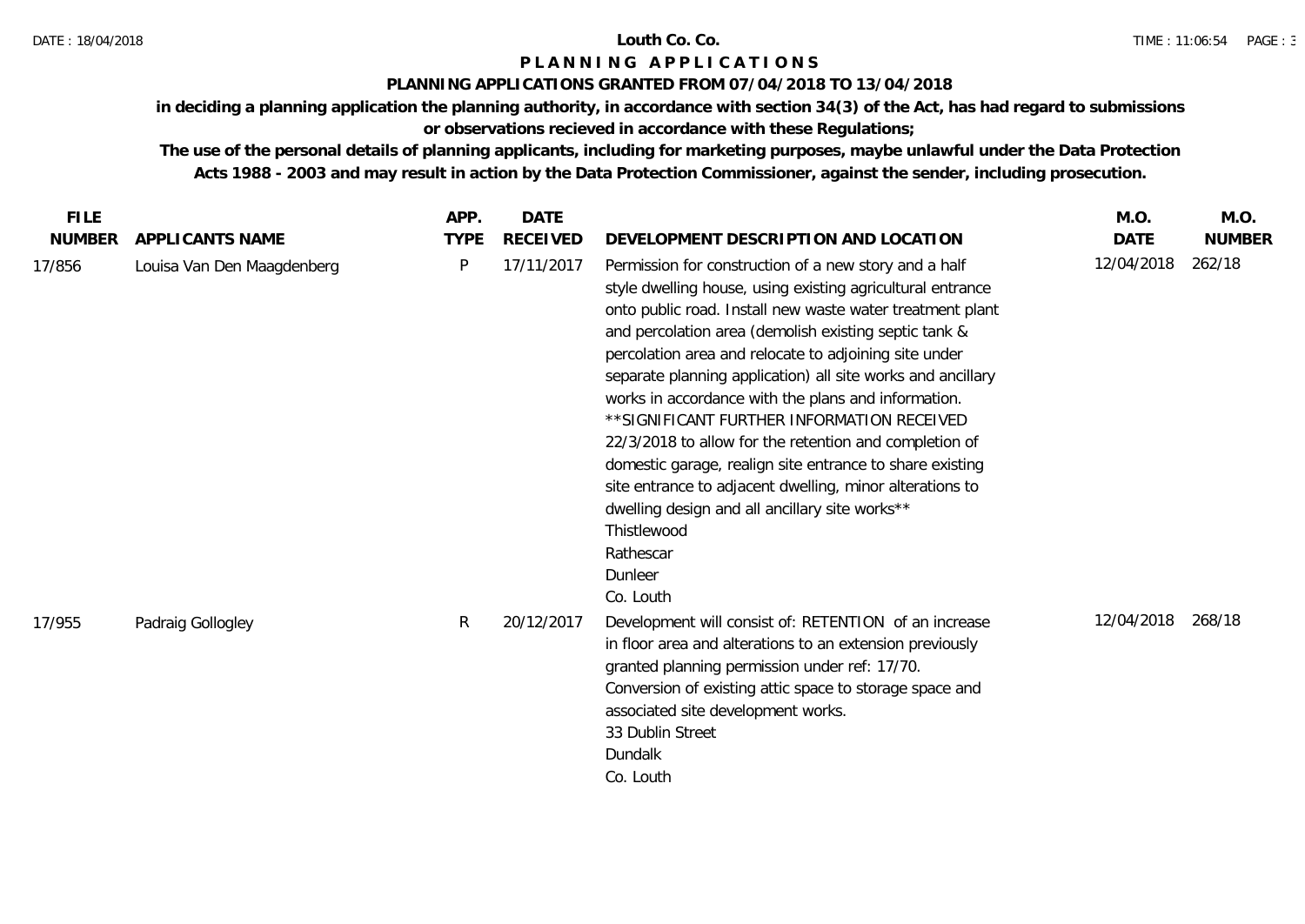## **PLANNING APPLICATIONS GRANTED FROM 07/04/2018 TO 13/04/2018**

**in deciding a planning application the planning authority, in accordance with section 34(3) of the Act, has had regard to submissions** 

# **or observations recieved in accordance with these Regulations;**

| <b>FILE</b>   |                 | APP.        | DATE            |                                                                                                                                                                                                                                                                                                                                                                                                                                                                                                         | M.O.        | M.O.          |
|---------------|-----------------|-------------|-----------------|---------------------------------------------------------------------------------------------------------------------------------------------------------------------------------------------------------------------------------------------------------------------------------------------------------------------------------------------------------------------------------------------------------------------------------------------------------------------------------------------------------|-------------|---------------|
| <b>NUMBER</b> | APPLICANTS NAME | <b>TYPE</b> | <b>RECEIVED</b> | DEVELOPMENT DESCRIPTION AND LOCATION                                                                                                                                                                                                                                                                                                                                                                                                                                                                    | <b>DATE</b> | <b>NUMBER</b> |
| 18/26         | Sean Rogers     | R           | 17/01/2018      | Permission for RETENTION of development consisting of<br>a double garage & 2no. domestic sheds.<br>Cortial<br>Kilkerley<br>Dundalk<br>Co. Louth                                                                                                                                                                                                                                                                                                                                                         | 12/04/2018  | 267/18        |
| 18/60         | Greg Gormley    | R           | 26/01/2018      | RETENTION and completion for development adjacent to<br>existing beer garden to the rear of the public house. The<br>development will consist of : A) The RETENTION of an<br>existing bar area located within a former outbuilding. B)<br>The conversion of existing store area to bar area<br>associated with item 'A'. C) New/Completion works to<br>include fire exit doors and toilets. D) Replacement roof to<br>former outbuilding.<br>Russell's Saloon<br>28 Park Street<br>Dundalk<br>Co. Louth | 12/04/2018  | 270/18        |
| 18/127        | Willie McGinley | R           | 22/02/2018      | RETENTION and completion permission for the garage<br>to the rear of dwelling house and all associated site<br>works.<br>Dublin Road<br>Dundalk<br>Co. Louth                                                                                                                                                                                                                                                                                                                                            | 12/04/2018  | 261/18        |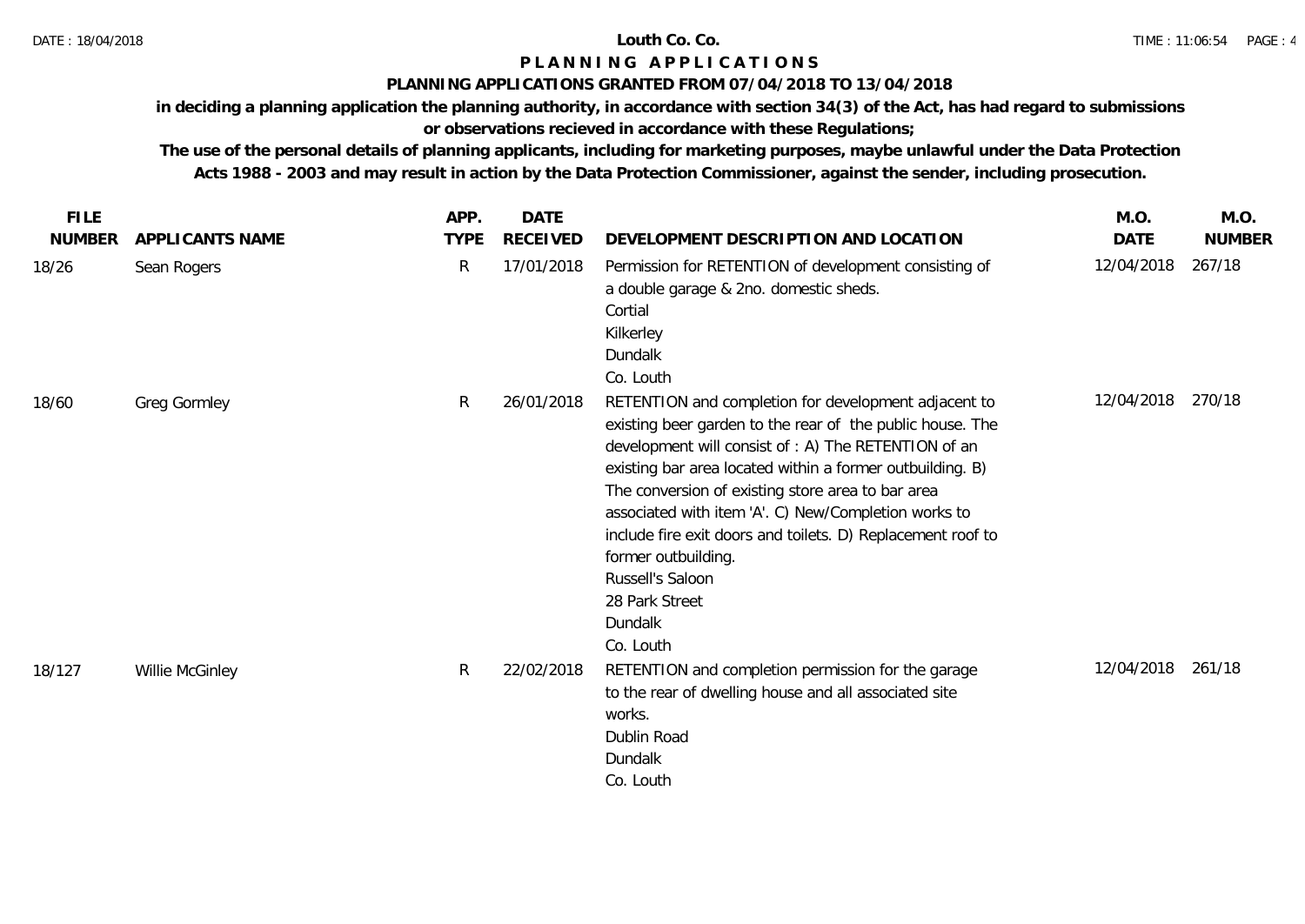## **PLANNING APPLICATIONS GRANTED FROM 07/04/2018 TO 13/04/2018**

**in deciding a planning application the planning authority, in accordance with section 34(3) of the Act, has had regard to submissions** 

# **or observations recieved in accordance with these Regulations;**

| <b>FILE</b>   |                     | APP.        | DATE            |                                                                                                                                                                                                                                                                                                                                                                                                                                                                                                                                                                                                                 | M.O.       | M.O.          |
|---------------|---------------------|-------------|-----------------|-----------------------------------------------------------------------------------------------------------------------------------------------------------------------------------------------------------------------------------------------------------------------------------------------------------------------------------------------------------------------------------------------------------------------------------------------------------------------------------------------------------------------------------------------------------------------------------------------------------------|------------|---------------|
| <b>NUMBER</b> | APPLICANTS NAME     | <b>TYPE</b> | <b>RECEIVED</b> | DEVELOPMENT DESCRIPTION AND LOCATION                                                                                                                                                                                                                                                                                                                                                                                                                                                                                                                                                                            | DATE       | <b>NUMBER</b> |
| 18/128        | Richard McCormack   | P           | 23/02/2018      | PERMISSION for development will consist of the<br>construction of two single storey extensions to the front<br>and side of a dwelling house and for associated<br>siteworks.<br>Townparks<br>Ardee<br>Co. Louth                                                                                                                                                                                                                                                                                                                                                                                                 | 12/04/2018 | 263/18        |
| 18/129        | Mark & Lisa Caffery | P           | 23/02/2018      | PERMISSION for development will consist of the<br>subdivision of the existing permitted retail unit at ground<br>floor level (c.222sq.m.) to accommodate two no.<br>separate uses as follows: (i) the development will consist<br>of an ancillary restaurant use for the sale of food for<br>consumption on and off the premises - this development<br>will include an application for change of use and signage<br>planning approval (c.124sq.m). (ii) The remaining<br>modified unit is to be left as it currently stands<br>(c.98sq.m).<br>Unit 3, Lower Ground Floor<br>South Quay<br>Drogheda<br>Co. Louth | 12/04/2018 | 272/18        |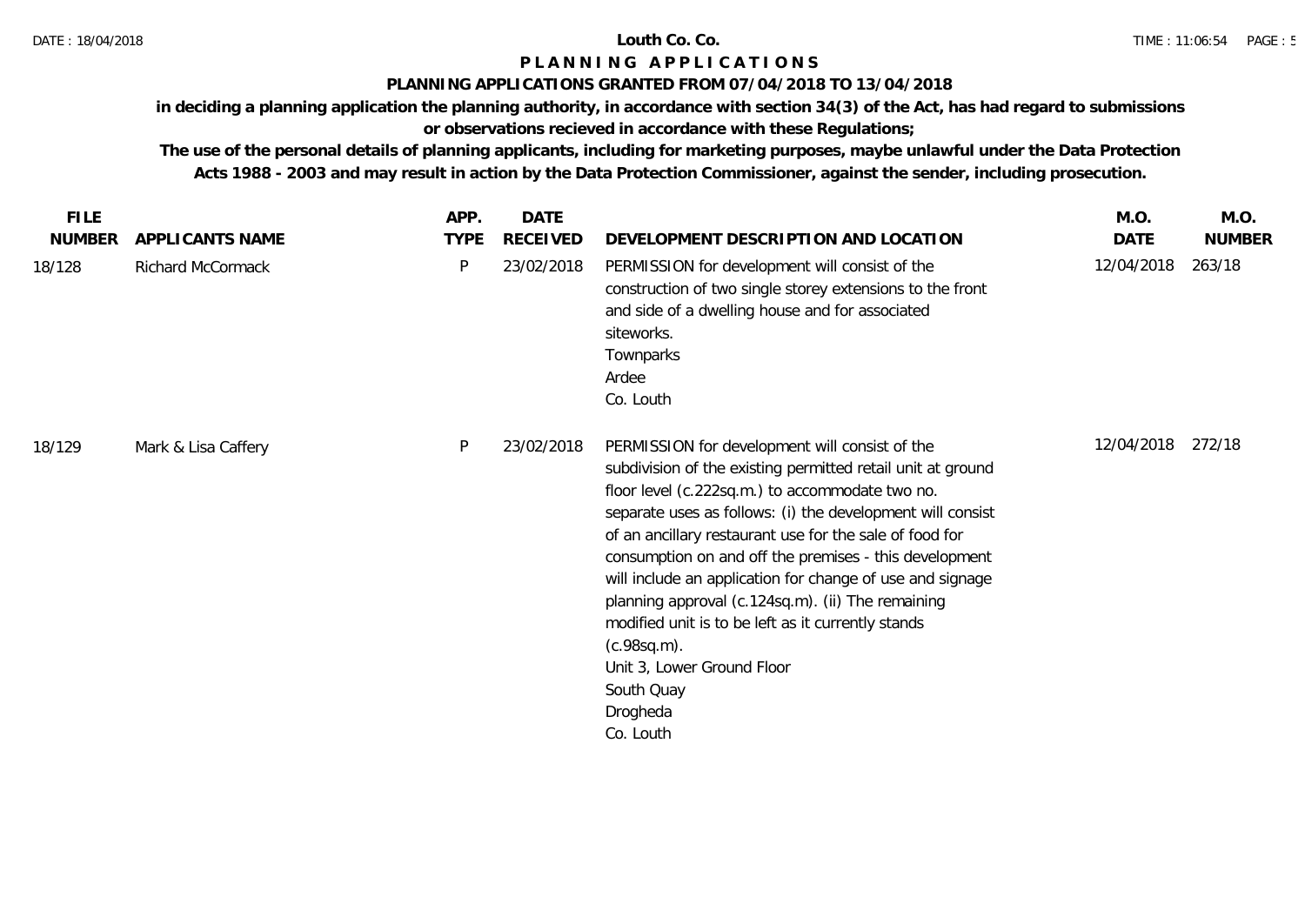## **PLANNING APPLICATIONS GRANTED FROM 07/04/2018 TO 13/04/2018**

**in deciding a planning application the planning authority, in accordance with section 34(3) of the Act, has had regard to submissions** 

# **or observations recieved in accordance with these Regulations;**

| <b>FILE</b>   |                                 | APP.        | <b>DATE</b>     |                                                                                                                                                                                                                                                                                                                                                                                                                                                                                                                                                                                | M.O.       | M.O.          |
|---------------|---------------------------------|-------------|-----------------|--------------------------------------------------------------------------------------------------------------------------------------------------------------------------------------------------------------------------------------------------------------------------------------------------------------------------------------------------------------------------------------------------------------------------------------------------------------------------------------------------------------------------------------------------------------------------------|------------|---------------|
| <b>NUMBER</b> | APPLICANTS NAME                 | <b>TYPE</b> | <b>RECEIVED</b> | DEVELOPMENT DESCRIPTION AND LOCATION                                                                                                                                                                                                                                                                                                                                                                                                                                                                                                                                           | DATE       | <b>NUMBER</b> |
| 18/133        | Olivia McCoy                    | P           | 23/02/2018      | PERMISSION for development of a Protected Structure<br>consists of Change of Use of Ground Floor as Consulting<br>Room and Waiting Room, and Sub-divison of the Upper<br>Floors as Two Self-Contained Units and Internal<br>Alterations and Repairs.<br>50 Market Street,<br>Ardee,<br>Co. Louth                                                                                                                                                                                                                                                                               | 12/04/2018 | 276/18        |
| 18/134        | <b>Health Service Executive</b> | P           | 26/02/2018      | PERMISSION for development at a site of c.3.6 hectares.<br>The development will consist of the construction of a<br>temporary single storey prefabricated modular office<br>development comprising c.166m2 gross floor area for a<br>period not exceeding 5 years. The proposed<br>development includes: provision of office space and<br>storage area; temporary relocation of 9 No. existing car<br>parking spaces on site and all ancillary development and<br>site works above and below ground.<br>Our Lady of Lourdes Hospital<br>Windmill Road<br>Drogheda<br>Co. Louth | 12/04/2018 | 273/18        |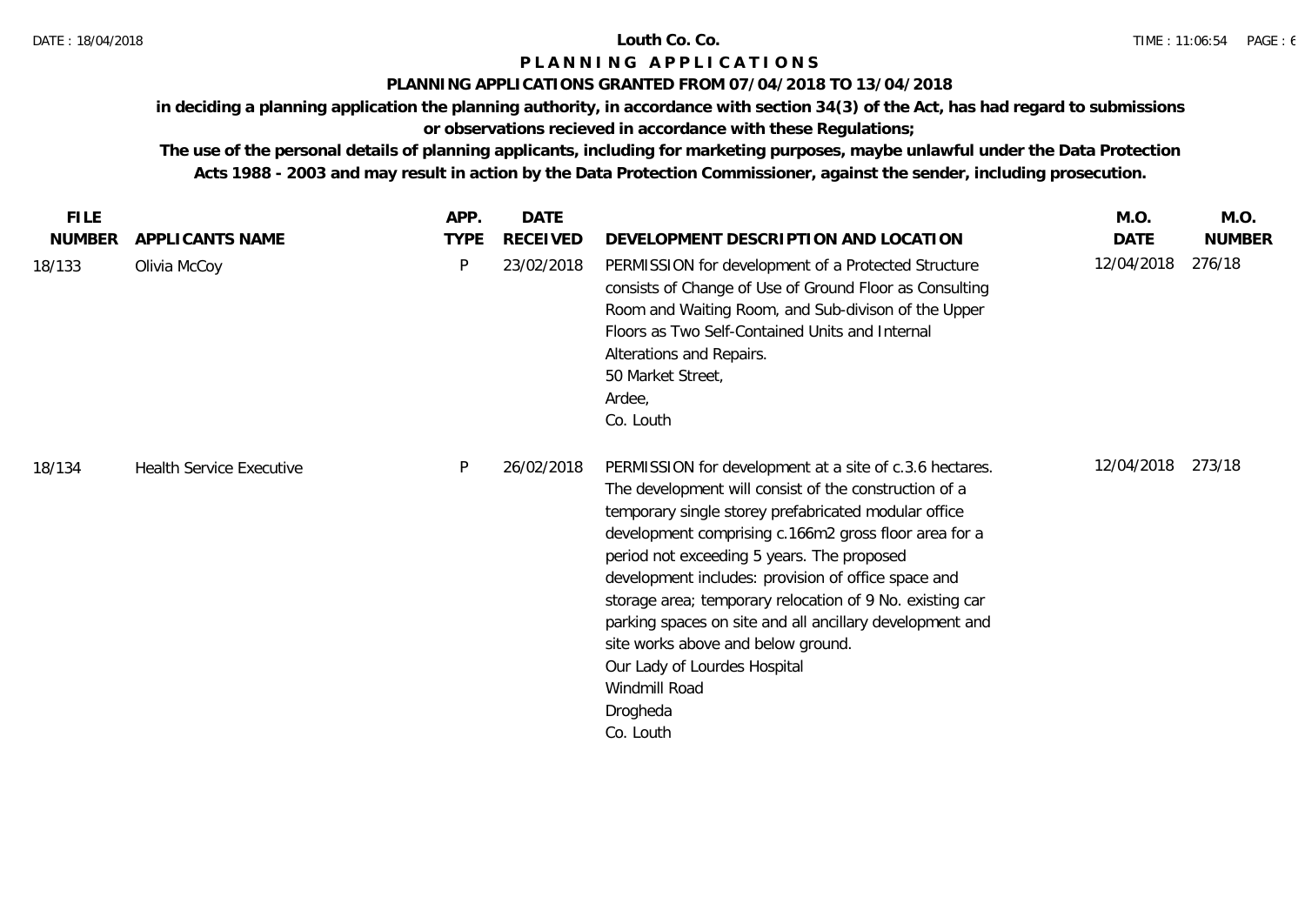### **PLANNING APPLICATIONS GRANTED FROM 07/04/2018 TO 13/04/2018**

**in deciding a planning application the planning authority, in accordance with section 34(3) of the Act, has had regard to submissions** 

# **or observations recieved in accordance with these Regulations;**

| <b>FILE</b>   |                                          | APP.        | <b>DATE</b>     |                                                                                                                                                                                                                                                                                                                                                                                                                                                                                                                                            | M.O.       | M.O.          |
|---------------|------------------------------------------|-------------|-----------------|--------------------------------------------------------------------------------------------------------------------------------------------------------------------------------------------------------------------------------------------------------------------------------------------------------------------------------------------------------------------------------------------------------------------------------------------------------------------------------------------------------------------------------------------|------------|---------------|
| <b>NUMBER</b> | APPLICANTS NAME                          | <b>TYPE</b> | <b>RECEIVED</b> | DEVELOPMENT DESCRIPTION AND LOCATION                                                                                                                                                                                                                                                                                                                                                                                                                                                                                                       | DATE       | <b>NUMBER</b> |
| 18/138        | Barry Woods                              | $\circ$     | 26/02/2018      | OUTLINE planning permission for development will<br>consist of a dwelling house, domestic garage, proprietary<br>waste water treatment system, percolation area and<br>associated site works incorporating site boundaries and<br>site entrance.<br>Rathbrist<br>Tallanstown<br>Dundalk<br>Co. Louth                                                                                                                                                                                                                                       | 12/04/2018 | 271/18        |
| 18/148        | Carlingford Adventure Aerial Park<br>Ltd | R.          | 27/02/2018      | RETENTION permission and PERMISSION for<br>development will consist of the following: 1. Retention<br>permission for clearing and hardcoring of lands to<br>provide car parking, 2. Change of Use of existing<br>dwelling house to Hostel type accommodation ancillary<br>to Carlingford Adventure Centre 3. Revisions to existing<br>vehicular entrance to site, 4. Minor alterations to facades<br>of dwelling, 5. Addition of balcony to rear elevation and<br>All Associated Site Works.<br>Dundalk Street<br>Carlingford<br>Co. Louth | 12/04/2018 | 275/18        |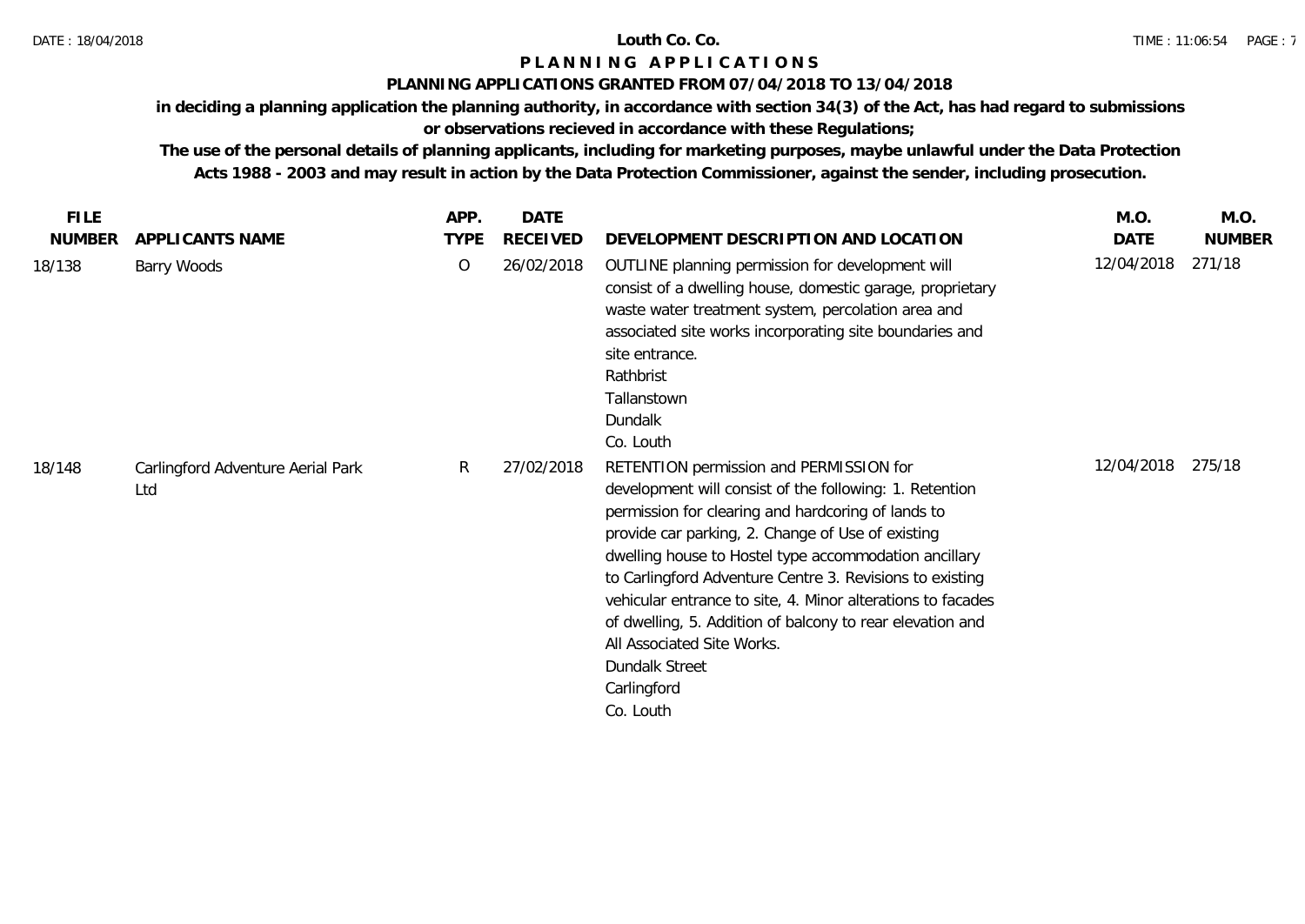### **PLANNING APPLICATIONS GRANTED FROM 07/04/2018 TO 13/04/2018**

**in deciding a planning application the planning authority, in accordance with section 34(3) of the Act, has had regard to submissions** 

# **or observations recieved in accordance with these Regulations;**

| <b>FILE</b>   |                              | APP.         | <b>DATE</b>     |                                                                                                                                                                                                                                                                                                                                                                                                                                                                                                                                                                                                                                                                                                                                                                                                                                                                                                      | M.O.        | M.O.          |
|---------------|------------------------------|--------------|-----------------|------------------------------------------------------------------------------------------------------------------------------------------------------------------------------------------------------------------------------------------------------------------------------------------------------------------------------------------------------------------------------------------------------------------------------------------------------------------------------------------------------------------------------------------------------------------------------------------------------------------------------------------------------------------------------------------------------------------------------------------------------------------------------------------------------------------------------------------------------------------------------------------------------|-------------|---------------|
| <b>NUMBER</b> | APPLICANTS NAME              | <b>TYPE</b>  | <b>RECEIVED</b> | DEVELOPMENT DESCRIPTION AND LOCATION                                                                                                                                                                                                                                                                                                                                                                                                                                                                                                                                                                                                                                                                                                                                                                                                                                                                 | <b>DATE</b> | <b>NUMBER</b> |
| 18/151        | Gregory and Samantha Tipping | $\mathsf{P}$ | 27/02/2018      | PERMISSION for alterations to existing house to provide<br>a window to the side elevation, a window to the rear<br>elevation and a single storey extension to the rear of the<br>house to include all associated site works.<br>6 Medebawn<br>Avenue Road<br>Dundalk<br>Co. Louth                                                                                                                                                                                                                                                                                                                                                                                                                                                                                                                                                                                                                    | 12/04/2018  | 265/18        |
| 18/152        | St Brides GAA C/O Pat Mackin | P            | 28/02/2018      | PERMISSION for development consisting of 1. The<br>installation & erection of floodlighting system which<br>includes 6 no new 18 metre high floodlighting columns<br>with associated lighting fixtures, 2 of which will replace<br>existing 9m high lighting columns on west side. 2. The<br>proposed levelling of north west area of playing pitch<br>and installation of associated drainage system and new<br>playing surface over the full pitch area. 3. The proposed<br>removal of existing wall and dugout area to west side of<br>pitch, reducing the level of the adjacent spectator's<br>embankment and replacement of wall with 1.6m high<br>sports fencing. 4. The installation of 2 metre wide<br>walking track to north, south and west areas of existing<br>pitch and all associated site development works.<br>Pairc An Chuinnigh Millpark,<br>Knockbridge,<br>Dundalk,<br>Co. Louth | 12/04/2018  | 278/18        |